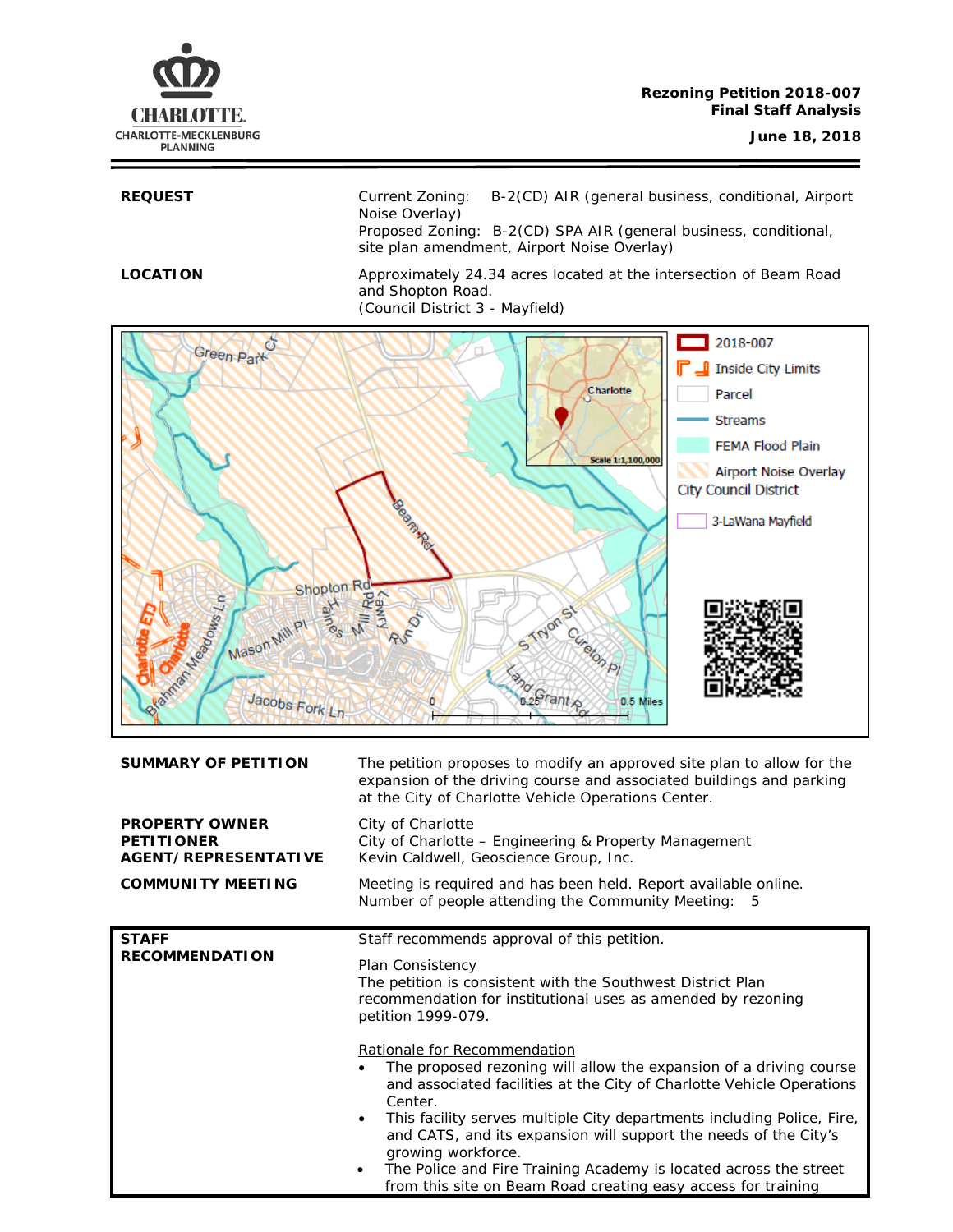### opportunities.

- The proposed use is appropriate within the Airport Noise Overlay. The area around Beam Road, north of Shopton Road, is
- recommended for and developed as primarily office/industrial uses and will not be negatively impacted by the proposed expansion.
- A buffer will be provided along the adjoining property line where the vacant property is zoned R-3 (single family residential). However, staff anticipates the property will not remain residential as the area plan recommends office/industrial uses for the site.

### **PLANNING STAFF REVIEW**

# • **Proposed Request Details**

- The site plan amendment contains the following changes:
- Proposes to expand the City of Charlotte Vehicle Operations Center into the northern portion of the site that is currently wooded area/undeveloped.
	- Site improvements associated with the expansion include:
	- New 1,320-square foot training building with upper level observation deck and associated parking area.
	- New multi-use paved training area.
	- Security fencing around the perimeter of the new training facility/use area.
	- New gravel storage area within a gated enclosure and additional parking spaces in the existing facility area on the interior of the site.
- Proposed 50-foot Class C buffer along the property line that abuts acreage zoned R-3 (single family residential) to the north. Buffer width may be reduced 25% to 37.50 feet with a six-foot high opaque fence or berm.
- Extends 50-foot Class B buffer along Beam Road frontage to the northern property line.
- Provides a 30-foot setback along Beam Road to match the required setback for the adjacent property zoned R-3 (single family residential).
- Proposed six-foot sidewalk and eight-foot planting strip along Beam Road.
- Notes future right-of-way 57 feet from center line for Beam Road.





- The majority of the subject site is developed with the existing City of Charlotte Vehicle Operations Center. This facility provides training for City employees whose primary responsibility includes operating various types of vehicles.
- The site was rezoned via 1999-079 in order to allow the construction of the facility, with the northern portion of the site (approximately 6.5 acres) to remain as undisturbed wooded area and serve as a buffer for the residential uses to the north.
- The proposed site is surrounded by a mix of single family neighborhoods, apartment communities, office/warehouse, retail, and Charlotte Fire Training Academy and Charlotte Mecklenburg Police Academy, and vacant/undeveloped acreage.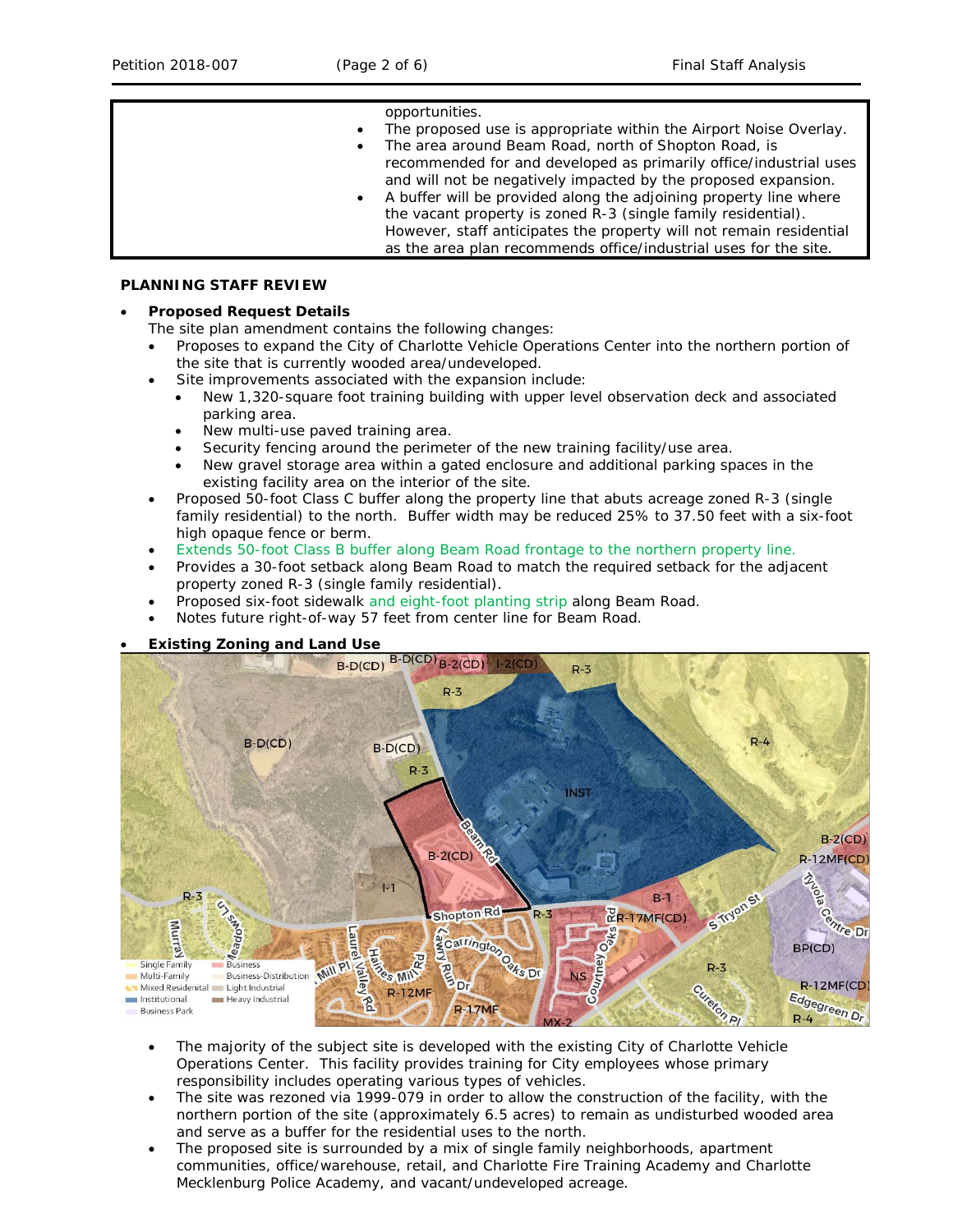

The subject site is developed with the existing City of Charlotte Vehicle Operations Center.



Properties to the south across Shopton Road are developed with apartments.



The property to the east across Beam Road is the Charlotte Fire Training Academy and Charlotte Mecklenburg Police Academy.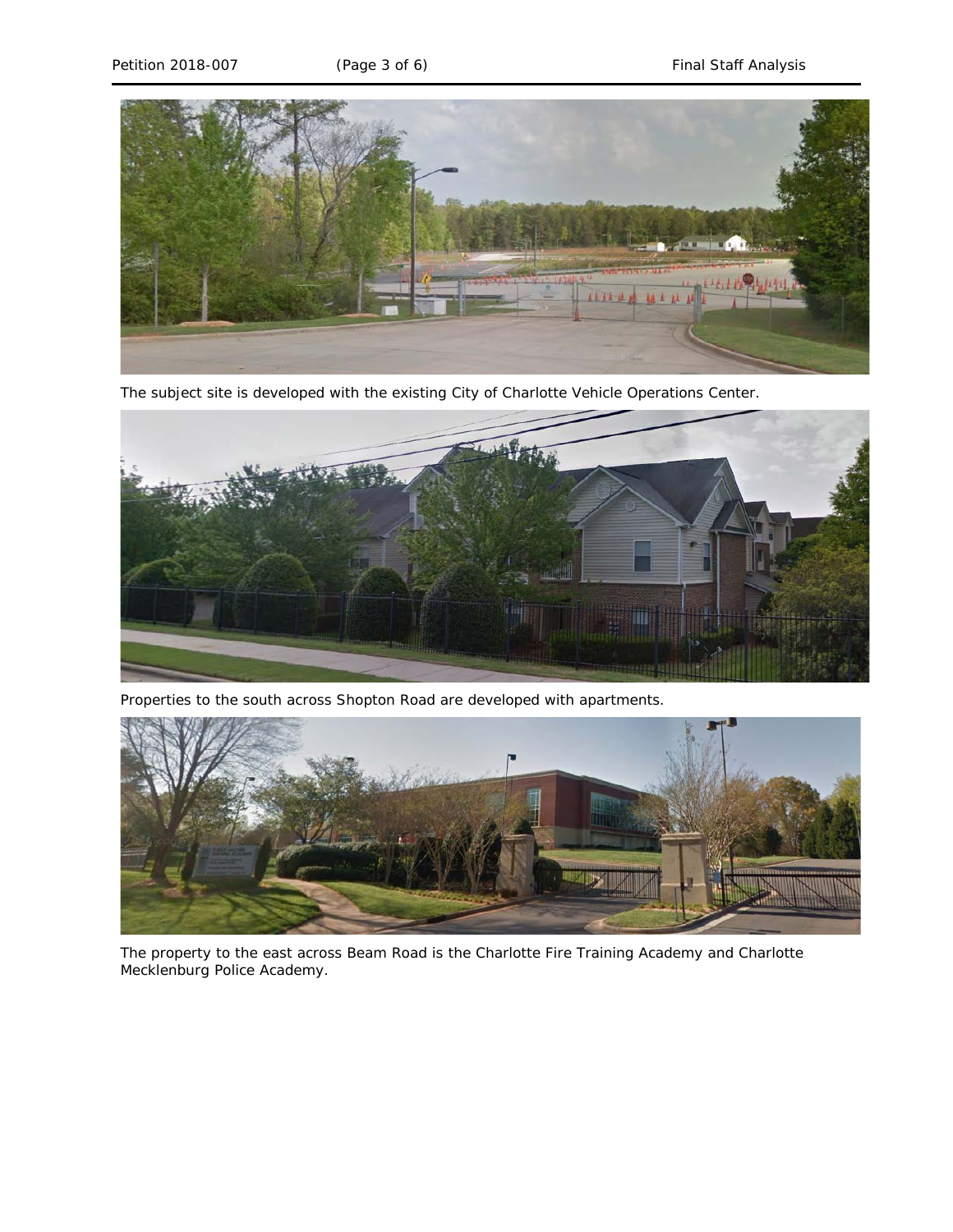

Properties to the north and west are undeveloped land.



| <b>Petition Number</b> | Summary of Petition                                         | <b>Status</b> |  |
|------------------------|-------------------------------------------------------------|---------------|--|
|                        |                                                             |               |  |
| 2017-097               | Rezone approximately 117.16 acres to allow a                | Approved      |  |
|                        | commercial/industrial/warehouse park with up to 1,000,000   |               |  |
|                        | square feet of building area.                               |               |  |
| 2017-010               | Rezoned approximately 2.18 acres to allow the expansion of  | Approved      |  |
|                        | an existing sanitation business.                            |               |  |
| 2016-135               | Rezone approximately 2.60 acres to allow a convenience      | Withdrawn     |  |
|                        | store with fuel sales.                                      |               |  |
| 2016-116               | Rezoned approximately 15.87 acres to allow up to 124        | Approved      |  |
|                        | attached dwelling units and one single family residential   |               |  |
|                        | home on a vacant parcel of land.                            |               |  |
| 2015-069               | Rezoned approximately 4.29 acres to allow 72 multi-family   | Approved      |  |
|                        | dwelling units.                                             |               |  |
| 2014-058               |                                                             | Approved      |  |
|                        | residential units at a density of 9.54 units per acre.      |               |  |
|                        | Rezoned to allow the construction of up to 295 multi-family |               |  |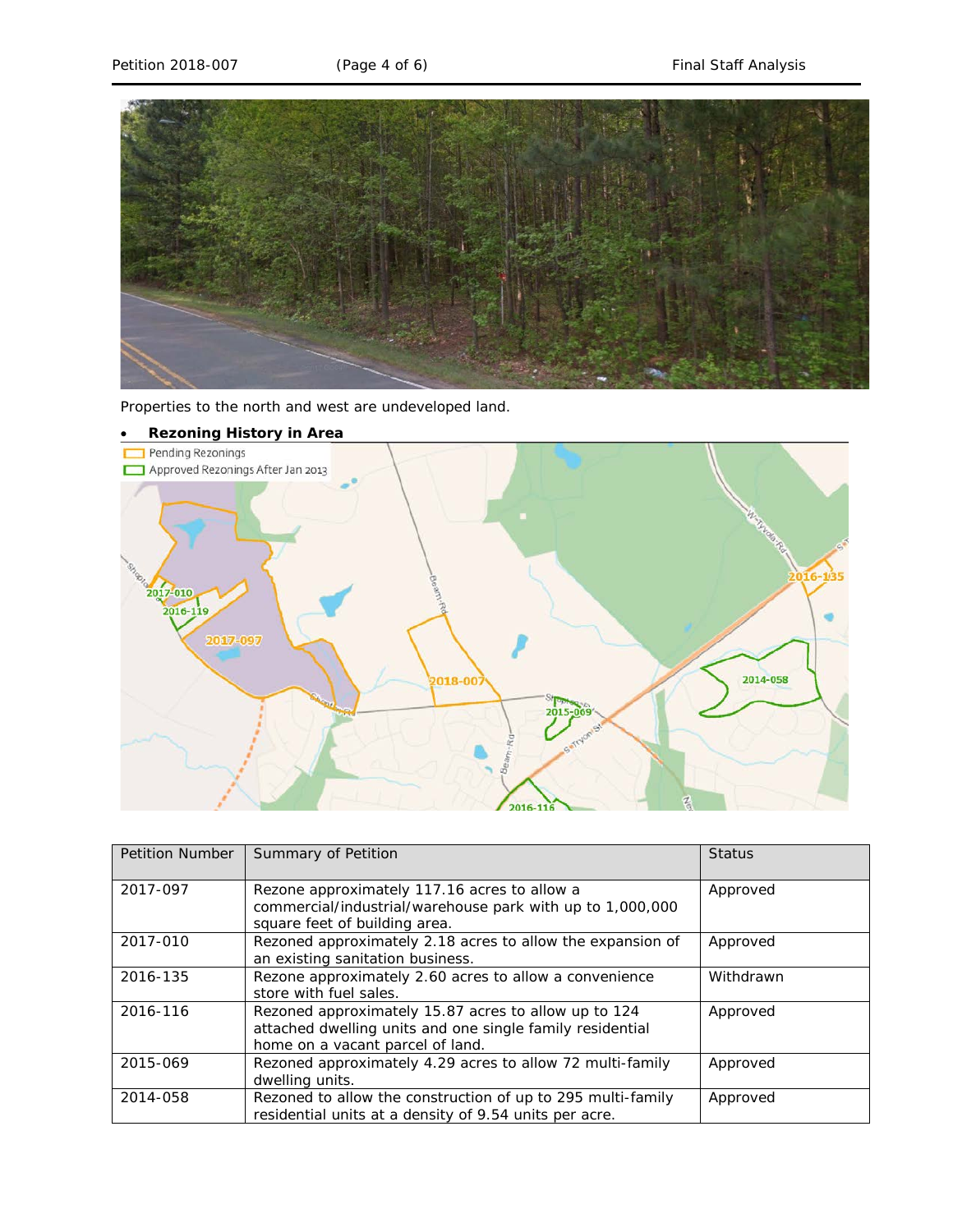

- The *Southwest District Plan* (1991) recommends institutional uses for this site, as amended by rezoning petition 1999-079 when it was rezoned B-2(CD) to accommodate the present use as a vehicle training facility.
- **TRANSPORTATION CONSIDERATIONS**
	- The site is located at the intersection of two minor thoroughfares. The proposed use is an expansion of the existing Charlotte-Mecklenburg Police Department and the Charlotte Fire Department training facility. The site plan commits to extension of the sidewalk on Beam Road and dedication of the future right-of-way.
	- **Vehicle Trip Generation:** The site is currently occupied by a vehicle training facility, used by the Charlotte-Mecklenburg Police Department and the Charlotte Fire Department. The proposed rezoning would expand the existing use. There is no trip generation code that accurately depicts this use.

**DEPARTMENT COMMENTS** (see full department reports online)

- **Charlotte Area Transit System:** No outstanding issues.
- **Charlotte Department of Housing and Neighborhood Services:** No outstanding issues.
- **Charlotte Fire Department:** No outstanding issues.
- **Charlotte-Mecklenburg Schools:** No comments submitted.
- **Charlotte Water:** Charlotte Water has accessible water system infrastructure for the rezoning boundary via an existing eight-inch water distribution main located along Beam Road and an existing 12-inch water distribution main located along Shopton Road.
- **Engineering and Property Management:**
	- **Arborist:** No trees can be removed from the right-of-way of any existing or newly created City maintained street without explicit permission from the City Arborist or his designee. The location of structures/driveways/other items illustrated on the site plan are conceptual in nature and do not confirm or imply authorization by the City to remove any City trees located in street rightof-way; City Council approval of the rezoning site plan does not confirm or imply authorization by the City Arborist to remove any tree located in a public street right-of-way. No trees can be planted in the right-of-way of any existing or newly created City maintained street without explicit permission from the City Arborist or his designee. Addressed.
	- **Erosion Control:** No outstanding issues.
	- **Land Development:** No outstanding issues.
	- **Storm Water Services: See Outstanding Issues, Note 2. Addressed.**
	- **Urban Forestry:** No outstanding issues.